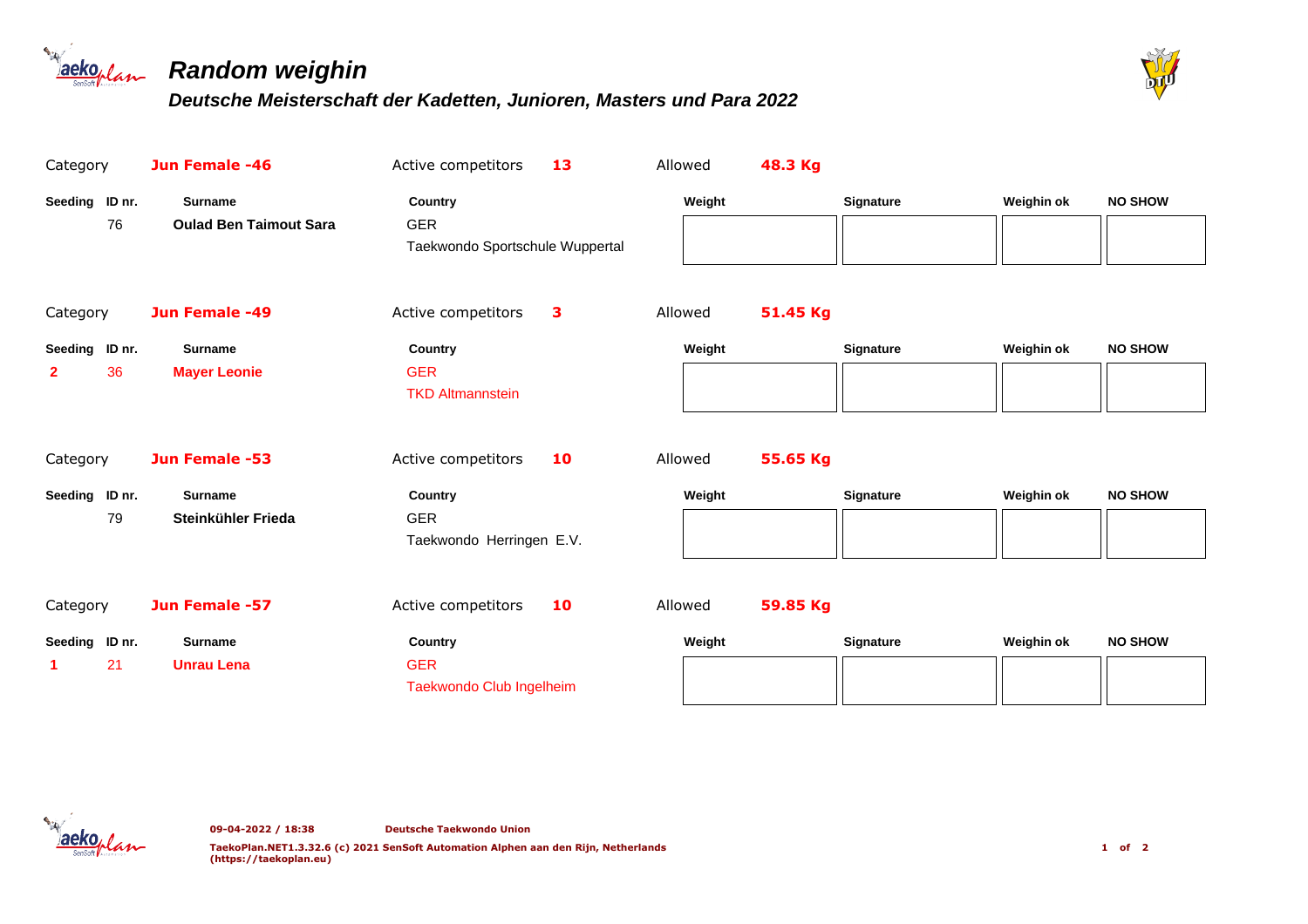

# *Random weighin*



| Category                             | Jun Female -62                             | Active competitors                                       | 8 | Allowed | 65.1 Kg  |                  |            |                |
|--------------------------------------|--------------------------------------------|----------------------------------------------------------|---|---------|----------|------------------|------------|----------------|
| Seeding ID nr.<br>66                 | <b>Surname</b><br><b>Balci Edanur</b>      | <b>Country</b><br><b>GER</b><br>Taekwondo Herringen E.V. |   | Weight  |          | <b>Signature</b> | Weighin ok | <b>NO SHOW</b> |
| Category                             | Jun Female -67                             | Active competitors                                       | 6 | Allowed | 70.35 Kg |                  |            |                |
| Seeding ID nr.<br>56                 | <b>Surname</b><br><b>Metschberger Sina</b> | Country<br><b>GER</b><br>Taekwondo SAM Bardenbach E.V.   |   | Weight  |          | <b>Signature</b> | Weighin ok | <b>NO SHOW</b> |
| Category                             | Jun Female -73                             | Active competitors                                       | 6 | Allowed | 76.65 Kg |                  |            |                |
| Seeding ID nr.<br>22<br>$\mathbf{2}$ | <b>Surname</b><br><b>Minnie Lea</b>        | Country<br><b>GER</b><br>Rot-Weiß Kiebitzreihe E.V.      |   | Weight  |          | <b>Signature</b> | Weighin ok | <b>NO SHOW</b> |

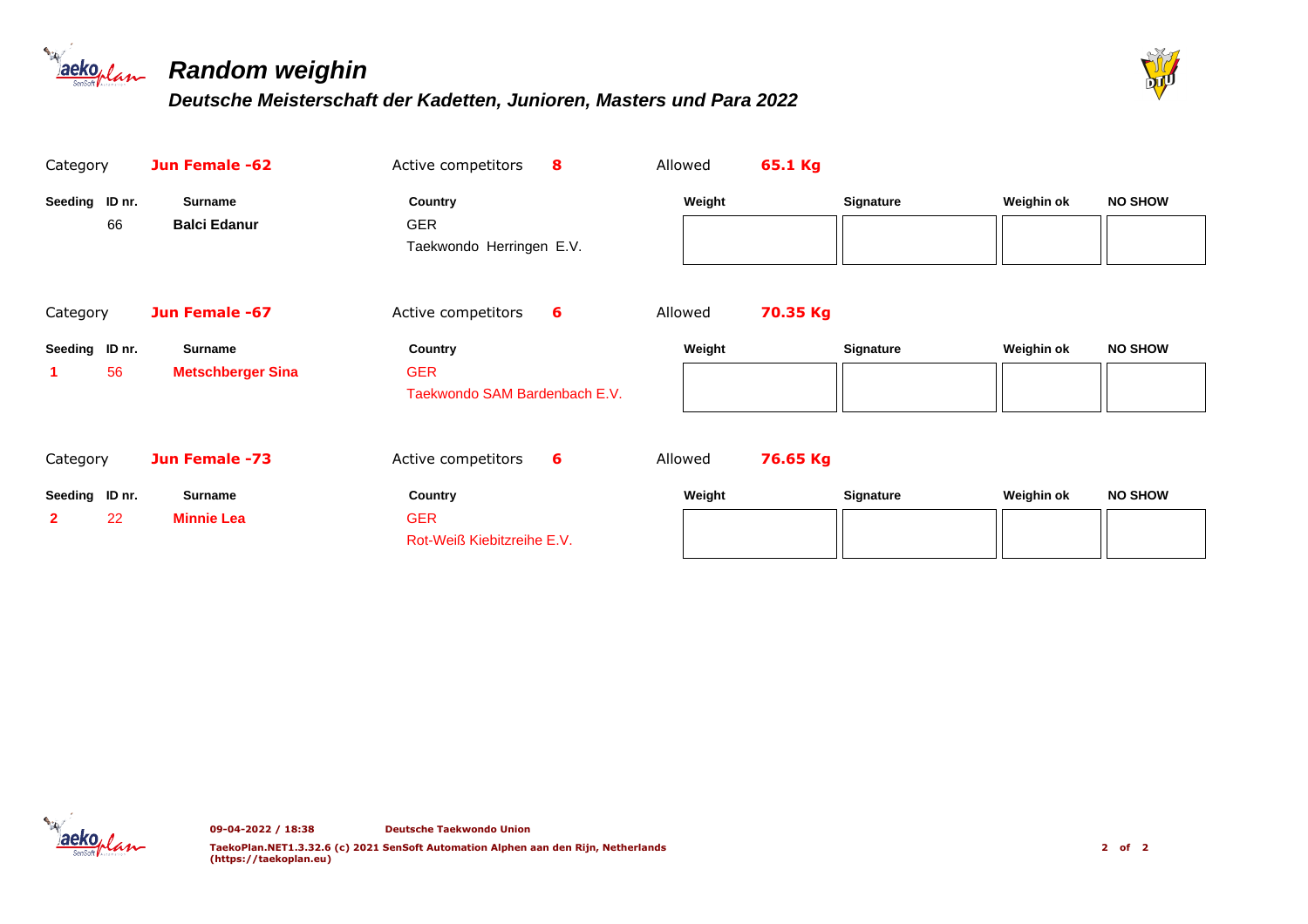



| Category                   | Jun Male -54                               | $\overline{\mathbf{z}}$<br>Active competitors                        |    | 56.7 Kg<br>Allowed  |                  |            |                |
|----------------------------|--------------------------------------------|----------------------------------------------------------------------|----|---------------------|------------------|------------|----------------|
| Seeding ID nr.<br>46       | <b>Surname</b><br><b>Kretzschmar Jonas</b> | Country<br><b>GER</b><br>Taekwondo Verein Limbach-Oberfrohna<br>E.V. |    | Weight              | Signature        | Weighin ok | <b>NO SHOW</b> |
| Category                   | Jun Male -58                               | Active competitors<br>8                                              |    | 60.9 Kg<br>Allowed  |                  |            |                |
| Seeding ID nr.<br>126<br>3 | <b>Surname</b><br><b>Muntaniol Daniel</b>  | Country<br><b>GER</b><br><b>TKD Varol E.V. Neu-Ulm</b>               |    | Weight              | <b>Signature</b> | Weighin ok | <b>NO SHOW</b> |
| Category                   | Jun Male -63                               | Active competitors                                                   | 10 | 66.15 Kg<br>Allowed |                  |            |                |
| Seeding ID nr.<br>23       | <b>Surname</b><br><b>Zaidov Rufat</b>      | Country<br><b>GER</b><br>TANGUN E.V.                                 |    | Weight              | <b>Signature</b> | Weighin ok | <b>NO SHOW</b> |
| Category                   | Jun Male -68                               | Active competitors                                                   | 10 | 71.4 Kg<br>Allowed  |                  |            |                |
| Seeding ID nr.<br>37       | Surname<br>Jürgens Jan Martin              | Country<br><b>GER</b><br>Bujin Gym Frechen E.V.                      |    | Weight              | <b>Signature</b> | Weighin ok | <b>NO SHOW</b> |